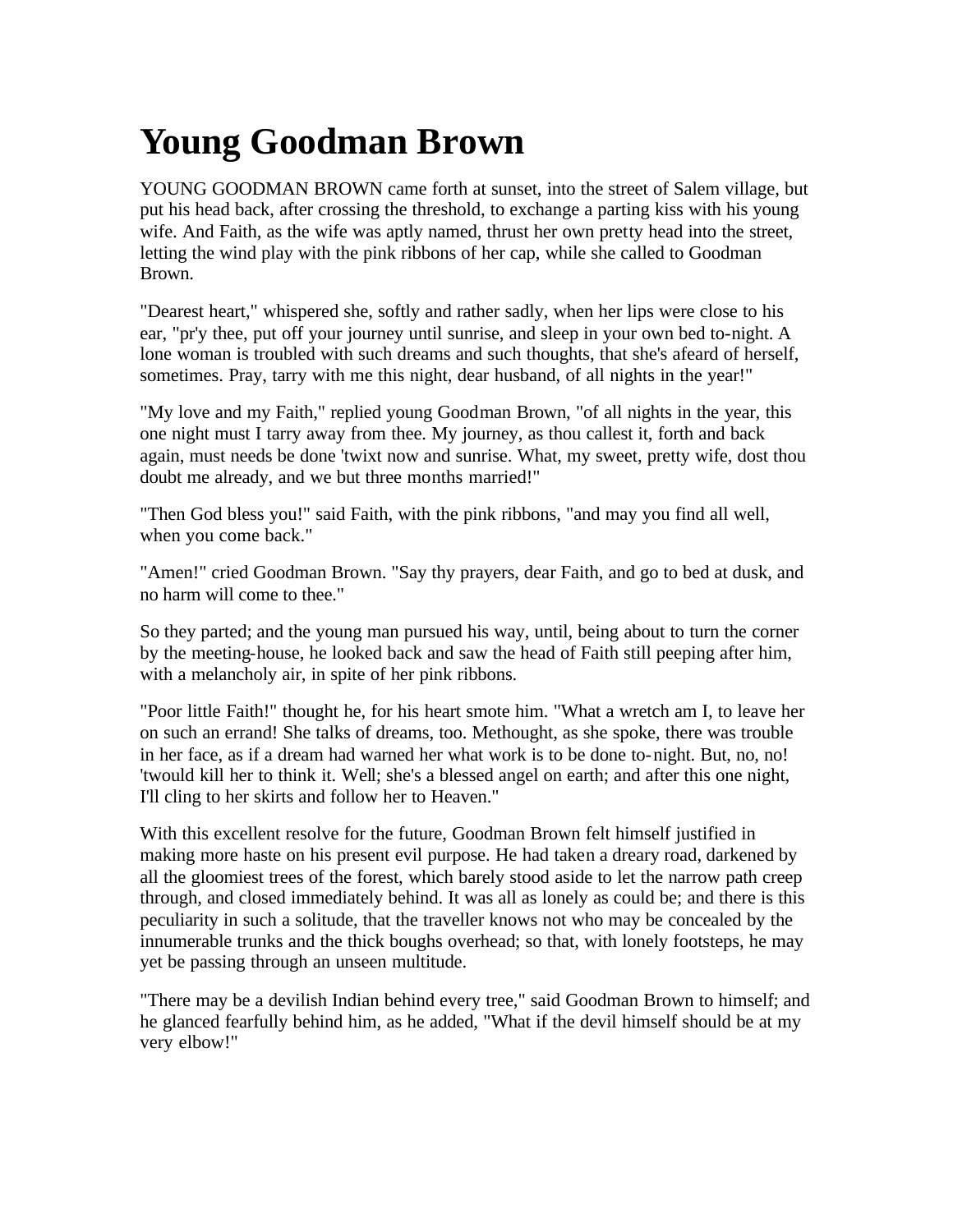His head being turned back, he passed a crook of the road, and looking forward again, beheld the figure of a man, in grave and decent attire, seated at the foot of an old tree. He arose, at Goodman Brown's approach, and walked onward, side by side with him.

"You are late, Goodman Brown," said he. "The clock of the Old South was striking, as I came through Boston; and that is full fifteen minutes agone."

"Faith kept me back awhile," replied the young man, with a tremor in his voice, caused by the sudden appearance of his companion, though not wholly unexpected.

It was now deep dusk in the forest, and deepest in that part of it where these two were journeying. As nearly as could be discerned, the second traveller was about fifty years old, apparently in the same rank of life as Goodman Brown, and bearing a considerable resemblance to him, though perhaps more in expression than features. Still, they might have been taken for father and son. And yet, though the elder person was as simply clad as the younger, and as simple in manner too, he had an indescribable air of one who knew the world, and would not have felt abashed at the governor's dinner-table, or in King William's court, were it possible that his affairs should call him thither. But the only thing about him, that could be fixed upon as remarkable, was his staff, which bore the likeness of a great black snake, so curiously wrought, that it might almost be seen to twist and wriggle itself like a living serpent. This, of course, must have been an ocular deception, assisted by the uncertain light.

"Come, Goodman Brown!" cried his fellow-traveller, "this is a dull pace for the beginning of a journey. Take my staff, if you are so soon weary."

"Friend," said the other, exchanging his slow pace for a full stop, "having kept covenant by meeting thee here, it is my purpose now to return whence I came. I have scruples, touching the matter thou wot'st of."

"Sayest thou so?" replied he of the serpent, smiling apart. "Let us walk on, nevertheless, reasoning as we go, and if I convince thee not, thou shalt turn back. We are but a little way in the forest, yet."

"Too far, too far!" exclaimed the goodman, unconsciously resuming his walk. "My father never went into the woods on such an errand, nor his father before him. We have been a race of honest men and good Christians, since the days of the martyrs. And shall I be the first of the name of Brown, that ever took this path and kept--"

"Such company, thou wouldst say," observed the elder person, interrupting his pause. "Well said, Goodman Brown! I have been as well acquainted with your family as with ever a one among the Puritans; and that's no trifle to say. I helped your grandfather, the constable, when he lashed the Quaker woman so smartly through the streets of Salem. And it was I that brought your father a pitch-pine knot, kindled at my own hearth, to set fire to an Indian village, in King Philip's War. They were my good friends, both; and many a pleasant walk have we had along this path, and returned merrily after midnight. I would fain be friends with you, for their sake."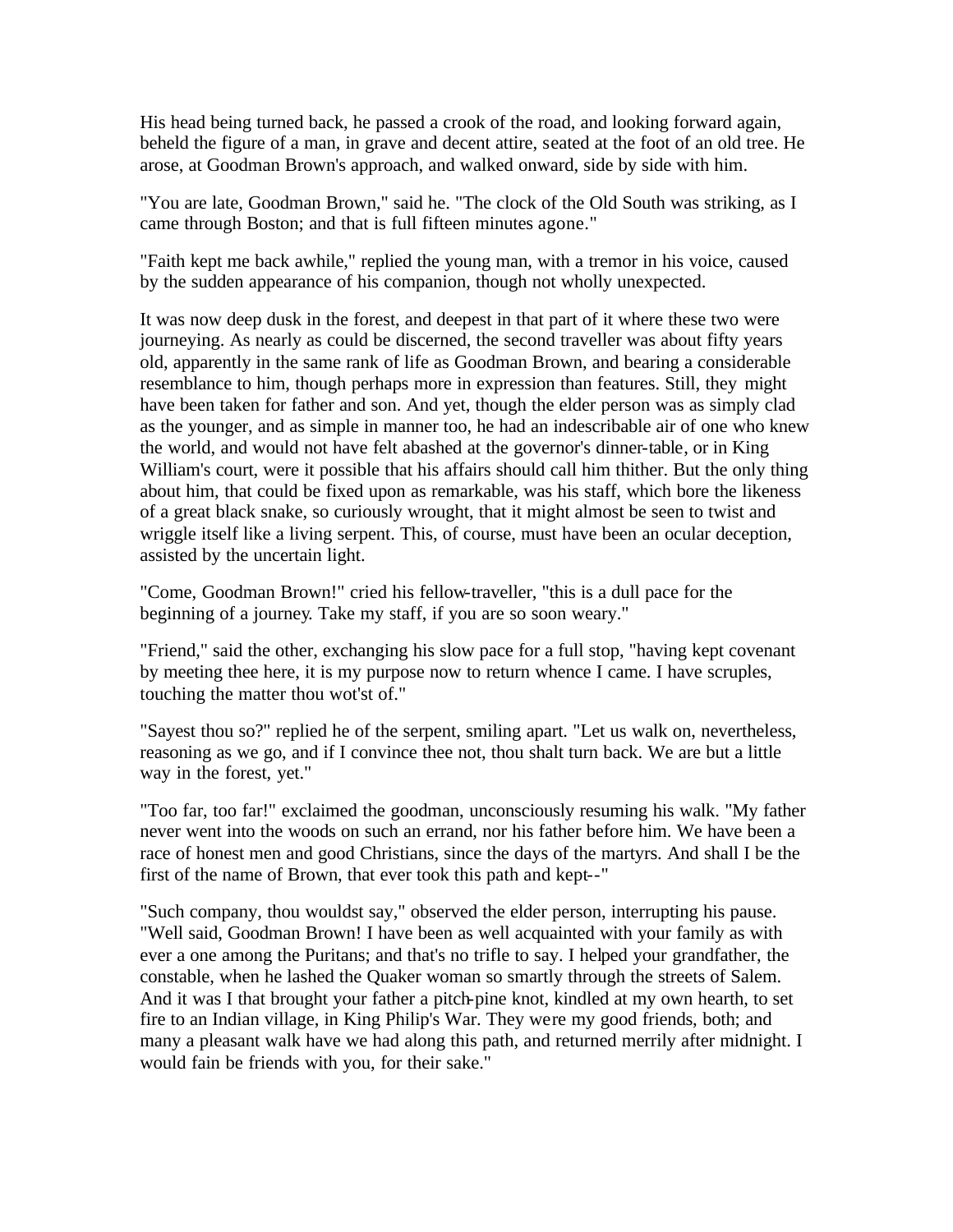"If it be as thou sayest," replied Goodman Brown, "I marvel they never spoke of these matters. Or, verily, I marvel not, seeing that the least rumor of the sort would have driven them from New England. We are a people of prayer, and good works to boot, and abide no such wickedness."

"Wickedness or not," said the traveller with the twisted staff, "I have a very general acquaintance here in New England. The deacons of many a church have drunk the communion wine with me; the selectmen, of divers towns, make me their chairman; and a majority of the Great and General Court are firm supporters of my interest. The governor and I, too--but these are state-secrets."

"Can this be so!" cried Goodman Brown, with a stare of amazement at his undisturbed companion. "Howbeit, I have nothing to do with the governor and council; they have their own ways, and are no rule for a simple husbandman like me. But, were I to go on with thee, how should I meet the eye of that good old man, our minister, at Salem village? Oh, his voice would make me tremble, both Sabbath-day and lecture-day!"

Thus far, the elder traveller had listened with due gravity, but now burst into a fit of irrepressible mirth, shaking himself so violently that his snake-like staff actually seemed to wriggle in sympathy.

"Ha! ha! ha!" shouted he, again and again; then composing himself, "Well, go on, Goodman Brown, go on; but, pr'y thee, don't kill me with laughing!"

"Well, then, to end the matter at once," said Goodman Brown, considerably nettled, "there is my wife, Faith. It would break her dear little heart; and I'd rather break my own!"

"Nay, if that be the case," answered the other, "e'en go thy ways, Goodman Brown. I would not, for twenty old women like the one hobbling before us, that Faith should come to any harm."

As he spoke, he pointed his staff at a female figure on the path, in whom Goodman Brown recognized a very pious and exemplary dame, who had taught him his catechism in youth, and was still his moral and spiritual adviser, jointly with the minister and Deacon Gookin.

"A marvel, truly, that Goody Cloyse should be so far in the wilderness, at night-fall!" said he. "But, with your leave, friend, I shall take a cut through the woods, until we have left this Christian woman behind. Being a stranger to you, she might ask whom I was consorting with, and whither I was going."

"Be it so," said his fellow-traveller. "Betake you to the woods, and let me keep the path."

Accordingly, the young man turned aside, but took care to watch his companion, who advanced softly along the road, until he had come within a staff's length of the old dame. She, meanwhile, was making the best of her way, with singular speed for so aged a woman, and mumbling some indistinct words, a prayer, doubtless, as she went. The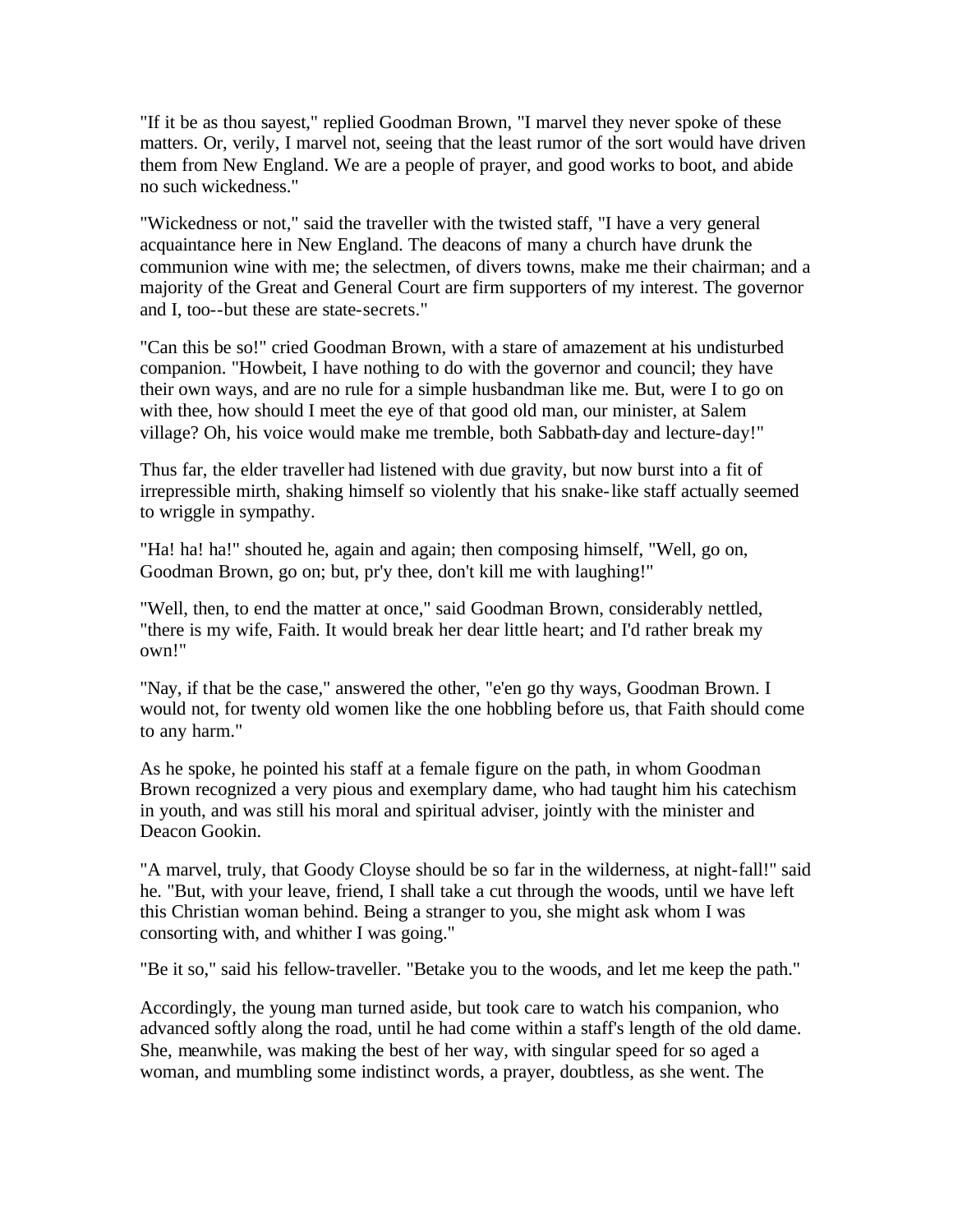traveller put forth his staff, and touched her withered neck with what seemed the serpent's tail.

"The devil!" screamed the pious old lady.

"Then Goody Cloyse knows her old friend?" observed the traveller, confronting her, and leaning on his writhing stick.

"Ah, forsooth, and is it your worship, indeed?" cried the good dame. "Yea, truly is it, and in the very image of my old gossip, Goodman Brown, the grandfather of the silly fellow that now is. But--would your worship believe it?--my broomstick hath strangely disappeared, stolen, as I suspect, by that unhanged witch, Goody Cory, and that, too, when I was all anointed with the juice of smallage and cinque-foil and wolf's-bane--"

"Mingled with fine wheat and the fat of a new-born babe," said the shape of old Goodman Brown.

"Ah, your worship knows the recipe," cried the old lady, cackling aloud. "So, as I was saying, being all ready for the meeting, and no horse to ride on, I made up my mind to foot it; for they tell me, there is a nice young man to be taken into communion to-night. But now your good worship will lend me your arm, and we shall be there in a twinkling."

"That can hardly be," answered her friend. "I may not spare you my arm, Goody Cloyse, but here is my staff, if you will."

So saying, he threw it down at her feet, where, perhaps, it assumed life, being one of the rods which its owner had formerly lent to Egyptian Magi. Of this fact, however, Goodman Brown could not take cognizance. He had cast up his eyes in astonishment, and looking down again, beheld neither Goody Cloyse nor the serpentine staff, but his fellowtraveller alone, who waited for him as calmly as if nothing had happened.

"That old woman taught me my catechism!" said the young man; and there was a world of meaning in this simple comment.

They continued to walk onward, while the elder traveller exhorted his companion to make good speed and persevere in the path, discoursing so aptly, that his arguments seemed rather to spring up in the bosom of his auditor, than to be suggested by himself. As they went, he plucked a branch of maple, to serve for a walking-stick, and began to strip it of the twigs and little boughs, which were wet with evening dew. The moment his fingers touched them, they became strangely withered and dried up, as with a week's sunshine. Thus the pair proceeded, at a good free pace, until suddenly, in a gloomy hollow of the road, Goodman Brown sat himself down on the stump of a tree, and refused to go any farther.

"Friend," said he, stubbornly, "my mind is made up. Not another step will I budge on this errand. What if a wretched old woman do choose to go to the devil, when I thought she was going to Heaven! Is that any reason why I should quit my dear Faith, and go after her?"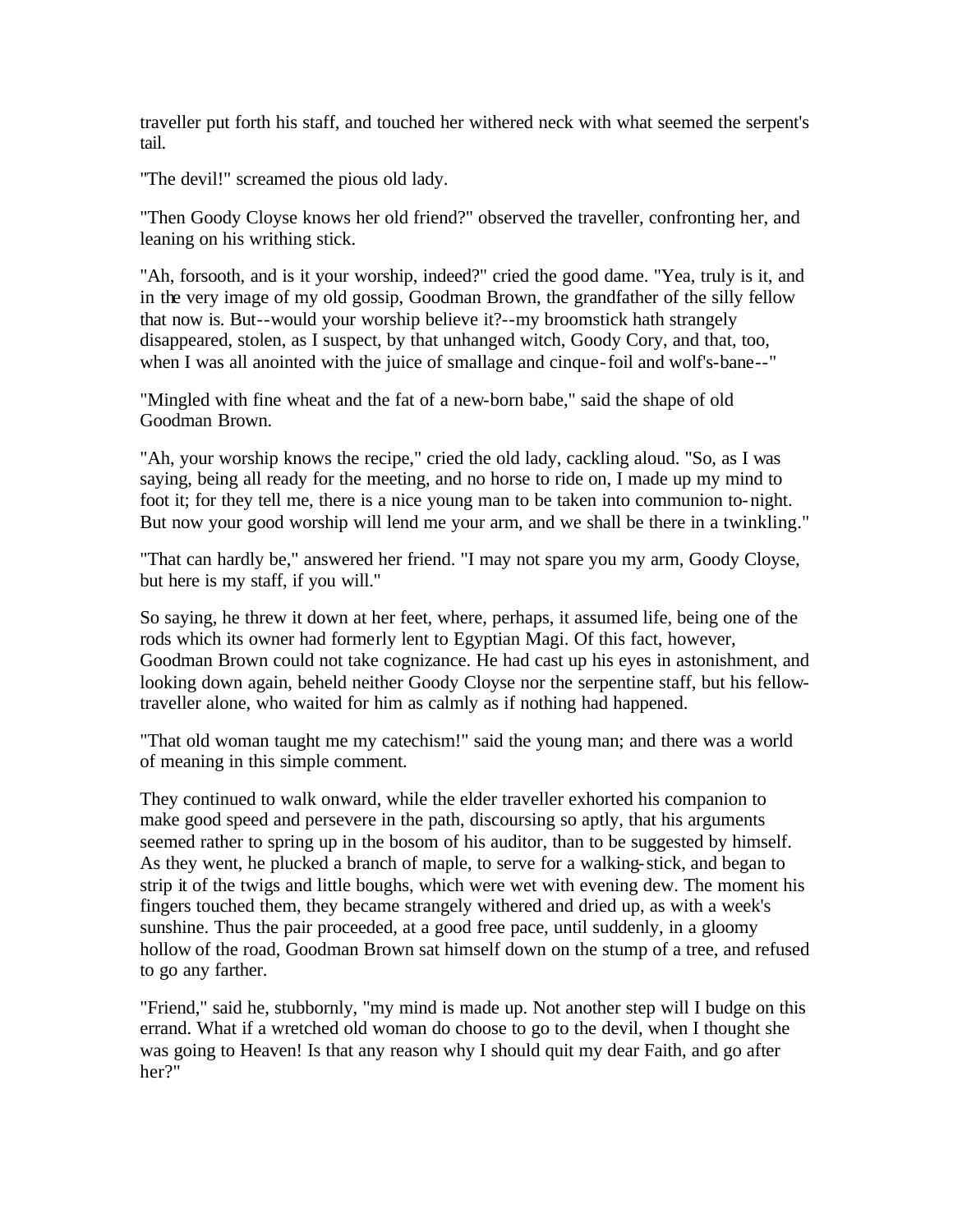"You will think better of this by-and-by," said his acquaintance, composedly. "Sit here and rest yourself awhile; and when you feel like moving again, there is my staff to help you along."

Without more words, he threw his companion the maple stick, and was as speedily out of sight, as if he had vanished into the deepening gloom. The young man sat a few moments by the road-side, applauding himself greatly, and thinking with how clear a conscience he should meet the minister, in his morning-walk, nor shrink from the eye of good old Deacon Gookin. And what calm sleep would be his, that very night, which was to have been spent so wickedly, but purely and sweetly now, in the arms of Faith! Amidst these pleasant and praiseworthy meditations, Goodman Brown heard the tramp of horses along the road, and deemed it advisable to conceal himself within the verge of the forest, conscious of the guilty purpose that had brought him thither, though now so happily turned from it.

On came the hoof-tramps and the voices of the riders, two grave old voices, conversing soberly as they drew near. These mingled sounds appeared to pass along the road, within a few yards of the young man's hiding-place; but owing, doubtless, to the depth of the gloom, at that particular spot, neither the travellers nor their steeds were visible. Though their figures brushed the small boughs by the way-side, it could not be seen that they intercepted, even for a moment, the faint gleam from the strip of bright sky, athwart which they must have passed. Goodman Brown alternately crouched and stood on tip-toe, pulling aside the branches, and thrusting forth his head as far as he durst, without discerning so much as a shadow. It vexed him the more, because he could have sworn, were such a thing possible, that he recognized the voices of the minister and Deacon Gookin, jogging along quietly, as they were wont to do, when bound to some ordination or ecclesiastical council. While yet within hearing, one of the riders stopped to pluck a switch.

"Of the two, reverend Sir," said the voice like the deacon's, I had rather miss an ordination-dinner than tonight's meeting. They tell me that some of our community are to be here from Falmouth and beyond, and others from Connecticut and Rhode-Island; besides several of the Indian powows, who, after their fashion, know almost as much deviltry as the best of us. Moreover, there is a goodly young woman to be taken into communion."

"Mighty well, Deacon Gookin!" replied the solemn old tones of the minister. "Spur up, or we shall be late. Nothing can be done, you know, until I get on the ground."

The hoofs clattered again, and the voices, talking so strangely in the empty air, passed on through the forest, where no church had ever been gathered, nor solitary Christian prayed. Whither, then, could these holy men be journeying, so deep into the heathen wilderness? Young Goodman Brown caught hold of a tree, for support, being ready to sink down on the ground, faint and overburthened with the heavy sickness of his heart. He looked up to the sky, doubting whether there really was a Heaven above him. Yet, there was the blue arch, and the stars brightening in it.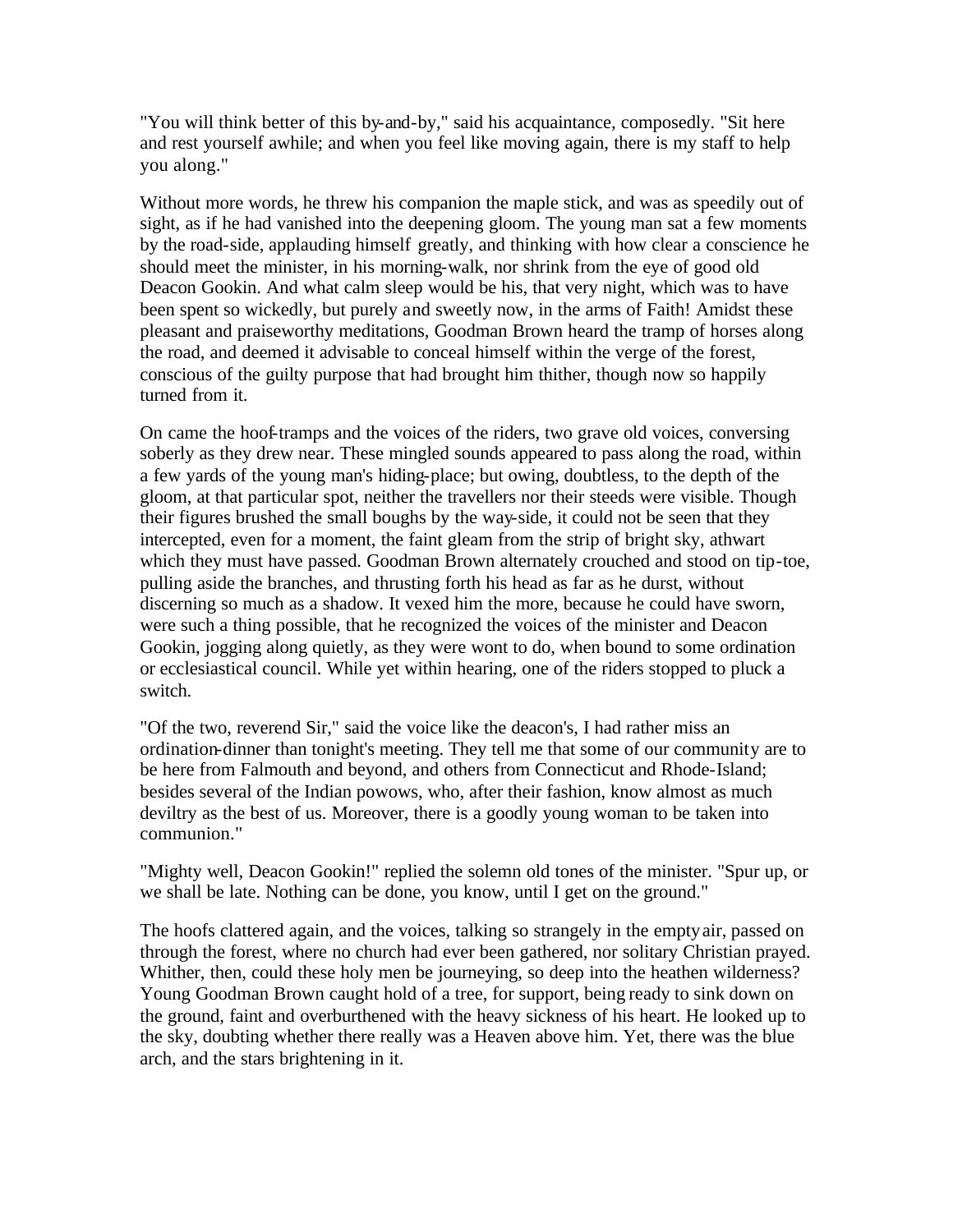"With Heaven above, and Faith below, I will yet stand firm against the devil!" cried Goodman Brown.

While he still gazed upward, into the deep arch of the firmament, and had lifted his hands to pray, a cloud, though no wind was stirring, hurried across the zenith, and hid the brightening stars. The blue sky was still visible, except directly overhead, where this black mass of cloud was sweeping swiftly northward. Aloft in the air, as if from the depths of the cloud, came a confused and doubtful sound of voices. Once, the listener fancied that he could distinguish the accent of town's-people of his own, men and women, both pious and ungodly, many of whom he had met at the communion-table, and had seen others rioting at the tavern. The next moment, so indistinct were the sounds, he doubted whether he had heard aught but the murmur of the old forest, whispering without a wind. Then came a stronger swell of those familiar tones, heard daily in the sunshine, at Salem village, but never, until now, from a cloud of night. There was one voice, of a young woman, uttering lamentations, yet with an uncertain sorrow, and entreating for some favor, which, perhaps, it would grieve her to obtain. And all the unseen multitude, both saints and sinners, seemed to encourage her onward.

"Faith!" shouted Goodman Brown, in a voice of agony and desperation; and the echoes of the forest mocked him, crying -- "Faith! Faith!" as if bewildered wretches were seeking her, all through the wilderness.

The cry of grief, rage, and terror, was yet piercing the night, when the unhappy husband held his breath for a response. There was a scream, drowned immediately in a louder murmur of voices, fading into far-off laughter, as the dark cloud swept away, leaving the clear and silent sky above Goodman Brown. But something fluttered lightly down through the air, and caught on the branch of a tree. The young man seized it, and beheld a pink ribbon.

"My Faith is gone!" cried he, after one stupefied moment. "There is no good on earth; and sin is but a name. Come, devil! for to thee is this world given."

And maddened with despair, so that he laughed loud and long, did Goodman Brown grasp his staff and set forth again, at such a rate, that he seemed to fly along the forestpath, rather than to walk or run. The road grew wilder and drearier, and more faintly traced, and vanished at length, leaving him in the heart of the dark wilderness, still rushing onward, with the instinct that guides mortal man to evil. The whole forest was peopled with frightful sounds; the creaking of the trees, the howling of wild beasts, and the yell of Indians; while, sometimes the wind tolled like a distant church-bell, and sometimes gave a broad roar around the traveller, as if all Nature were laughing him to scorn. But he was himself the chief horror of the scene, and shrank not from its other horrors.

"Ha! ha! ha!" roared Goodman Brown, when the wind laughed at him. "Let us hear which will laugh loudest! Think not to frighten me with your deviltry! Come witch, come wizard, come Indian powow, come devil himself! and here comes Goodman Brown. You may as well fear him as he fear you!"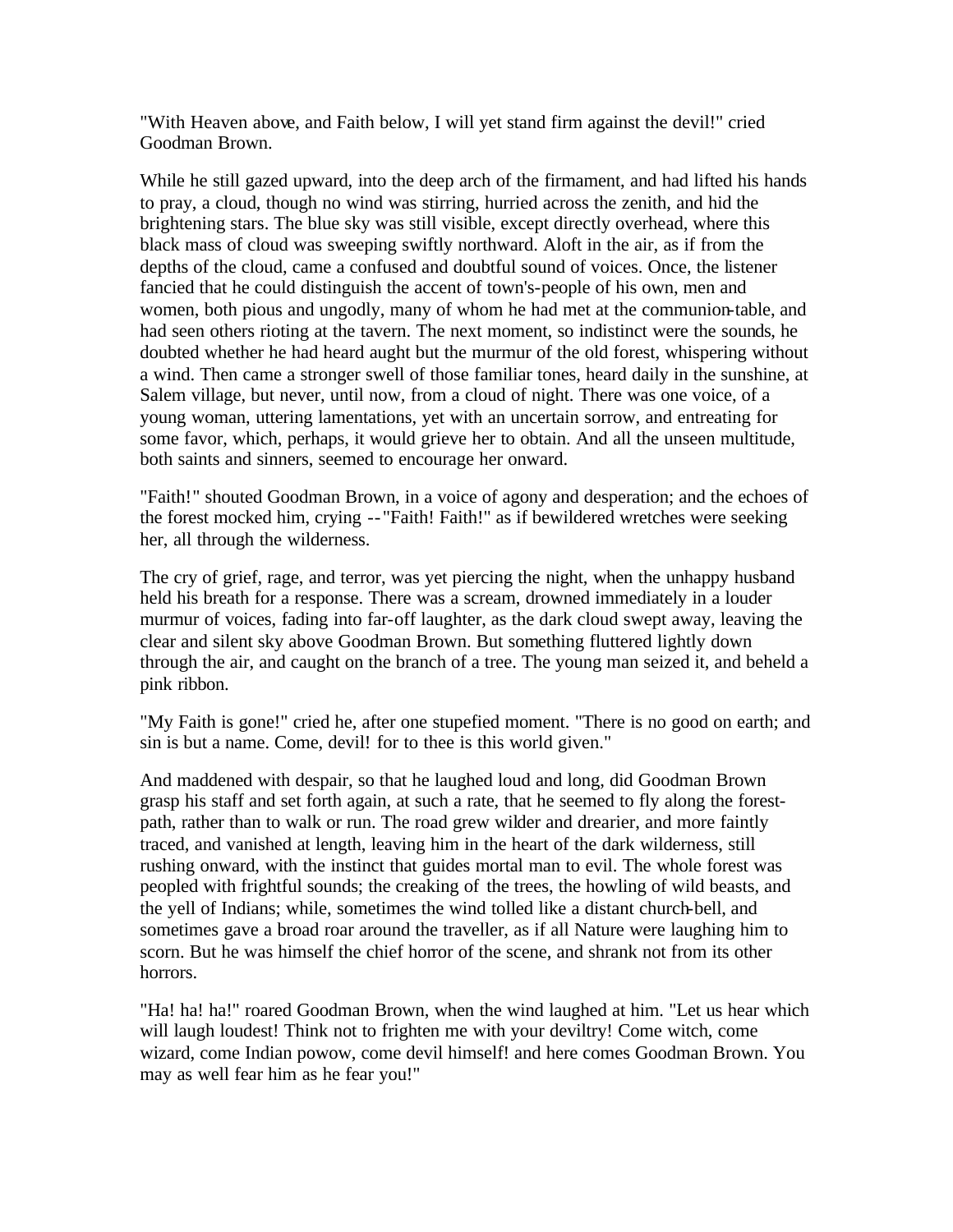In truth, all through the haunted forest, there could be nothing more frightful than the figure of Goodman Brown. On he flew, among the black pines, brandishing his staff with frenzied gestures, now giving vent to an inspiration of horrid blasphemy, and now shouting forth such laughter, as set all the echoes of the forest laughing like demons around him. The fiend in his own shape is less hideous, than when he rages in the breast of man. Thus sped the demoniac on his course, until, quivering among the trees, he saw a red light before him, as when the felled trunks and branches of a clearing have been set on fire, and throw up their lurid blaze against the sky, at the hour of midnight. He paused, in a lull of the tempest that had driven him onward, and heard the swell of what seemed a hymn, rolling solemnly from a distance, with the weight of many voices. He knew the tune; it was a familiar one in the choir of the village meeting-house. The verse died heavily away, and was lengthened by a chorus, not of human voices, but of all the sounds of the benighted wilderness, pealing in awful harmony together. Goodman Brown cried out; and his cry was lost to his own ear, by its unison with the cry of the desert.

In the interval of silence, he stole forward, until the light glared full upon his eyes. At one extremity of an open space, hemmed in by the dark wall of the forest, arose a rock, bearing some rude, natural resemblance either to an altar or a pulpit, and surrounded by four blazing pines, their tops aflame, their stems untouched, like candles at an evening meeting. The mass of foliage, that had overgrown the summit of the rock, was all on fire, blazing high into the night, and fitfully illuminating the whole field. Each pendent twig and leafy festoon was in a blaze. As the red light arose and fell, a numerous congregation alternately shone forth, then disappeared in shadow, and again grew, as it were, out of the darkness, peopling the heart of the solitary woods at once.

"A grave and dark-clad company!" quoth Goodman Brown.

In truth, they were such. Among them, quivering to-and-fro, between gloom and splendor, appeared faces that would be seen, next day, at the council-board of the province, and others which, Sabbath after Sabbath, looked devoutly heavenward, and benignantly over the crowded pews, from the holiest pulpits in the land. Some affirm, that the lady of the governor was there. At least, there were high dames well known to her, and wives of honored husbands, and widows, a great multitude, and ancient maidens, all of excellent repute, and fair young girls, who trembled lest their mothers should espy them. Either the sudden gleams of light, flashing over the obscure field, bedazzled Goodman Brown, or he recognized a score of the church-members of Salem village, famous for their especial sanctity. Good old Deacon Gookin had arrived, and waited at the skirts of that venerable saint, his reverend pastor. But, irreverently consorting with these grave, reputable, and pious people, these elders of the church, these chaste dames and dewy virgins, there were men of dissolute lives and women of spotted fame, wretches given over to all mean and filthy vice, and suspected even of horrid crimes. It was strange to see, that the good shrank not from the wicked, nor were the sinners abashed by the saints. Scattered, also, among their palefaced enemies, were the Indian priests, or powows, who had often scared their native forest with more hideous incantations than any known to English witchcraft.

"But, where is Faith?" thought Goodman Brown; and, as hope came into his heart, he trembled.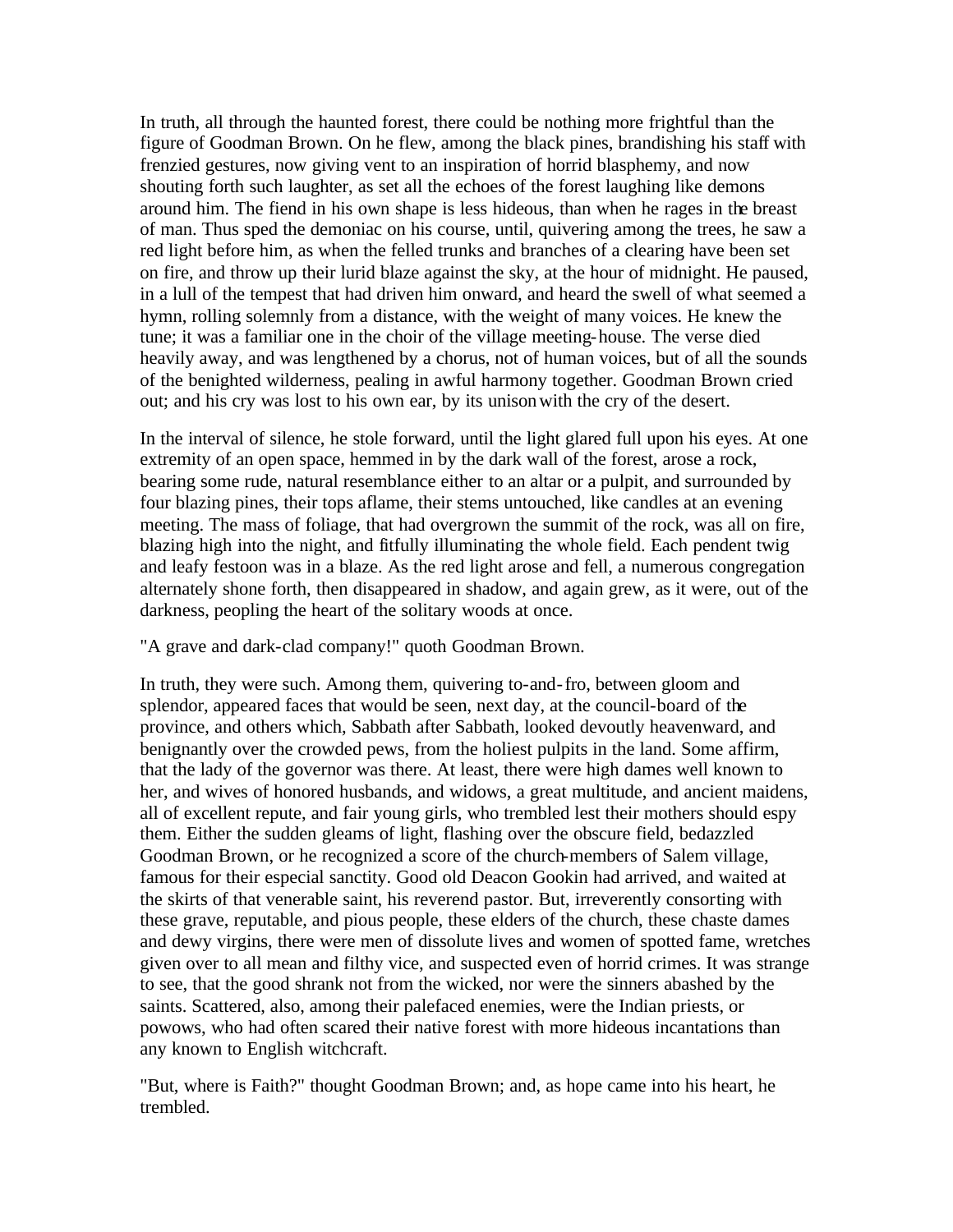Another verse of the hymn arose, a slow and mournful strain, such as the pious love, but joined to words which expressed all that our nature can conceive of sin, and darkly hinted at far more. Unfathomable to mere mortals is the lore of fiends. Verse after verse was sung, and still the chorus of the desert swelled between, like the deepest tone of a mighty organ. And, with the final peal of that dreadful anthem, there came a sound, as if the roaring wind, the rushing streams, the howling beasts, and every other voice of the unconverted wilderness, were mingling and according with the voice of guilty man, in homage to the prince of all. The four blazing pines threw up a loftier flame, and obscurely discovered shapes and visages of horror on the smoke-wreaths, above the impious assembly. At the same moment, the fire on the rock shot redly forth, and formed a glowing arch above its base, where now appeared a figure. With reverence be it spoken, the figure bore no slight similitude, both in garb and manner, to some grave divine of the New-England churches.

"Bring forth the converts!" cried a voice, that echoed through the field and rolled into the forest.

At the word, Goodman Brown stepped forth from the shadow of the trees, and approached the congregation, with whom he felt a loathful brotherhood, by the sympathy of all that was wicked in his heart. He could have well nigh sworn, that the shape of his own dead father beckoned him to advance, looking downward from a smoke-wreath, while a woman, with dim features of despair, threw out her hand to warn him back. Was it his mother? But he had no power to retreat one step, nor to resist, even in thought, when the minister and good old Deacon Gookin seized his arms, and led him to the blazing rock. Thither came also the slender form of a veiled female, led between Goody Cloyse, that pious teacher of the catechism, and Martha Carrier, who had received the devil's promise to be queen of hell. A rampant hag was she! And there stood the proselytes, beneath the canopy of fire.

"Welcome, my children," said the dark figure, "to the communion of your race! Ye have found, thus young, your nature and your destiny. My children, look behind you!"

They turned; and flashing forth, as it were, in a sheet of flame, the fiend-worshippers were seen; the smile of welcome gleamed darkly on every visage.

"There," resumed the sable form, "are all whom ye have reverenced from youth. Ye deemed them holier than yourselves, and shrank from your own sin, contrasting it with their lives of righteousness, and prayerful aspirations heavenward. Yet, here are they all, in my worshipping assembly! This night it shall be granted you to know their secret deeds; how hoary-bearded elders of the church have whispered wanton words to the young maids of their households; how many a woman, eager for widow's weeds, has given her husband a drink at bed-time, and let him sleep his last sleep in her bosom; how beardless youth have made haste to inherit their father's wealth; and how fair damsels- blush not, sweet ones--have dug little graves in the garden, and bidden me, the sole guest, to an infant's funeral. By the sympathy of your human hearts for sin, ye shall scent out all the places--whether in church, bed-chamber, street, field, or forest--where crime has been committed, and shall exult to behold the whole earth one stain of guilt, one mighty bloodspot. Far more than this! It shall be yours to penetrate, in every bosom, the deep mystery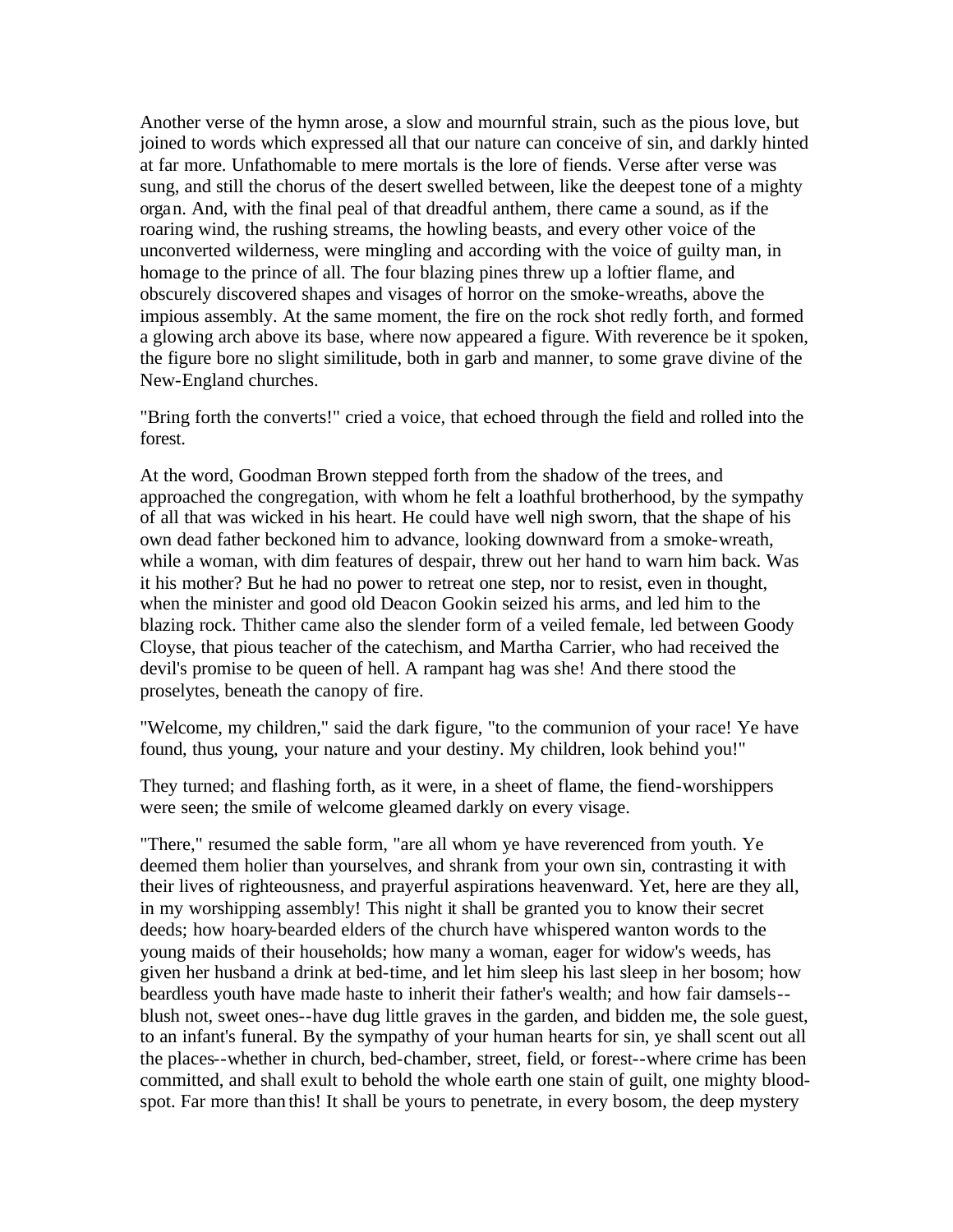of sin, the fountain of all wicked arts, and which inexhaustibly supplies more evil impulses than human power--than my power at its utmost!--can make manifest in deeds. And now, my children, look upon each other."

They did so; and, by the blaze of the hell-kindled torches, the wretched man beheld his Faith, and the wife her husband, trembling before that unhallowed altar.

"Lo! there ye stand, my children," said the figure, in a deep and solemn tone, almost sad, with its despairing awfulness, as if his once angelic nature could yet mourn for our miserable race. "Depending upon one another's hearts, ye had still hoped that virtue were not all a dream! Now are ye undeceived! Evil is the nature of mankind. Evil must be your only happiness. Welcome, again, my children, to the communion of your race!"

"Welcome!" repeated the fiend-worshippers, in one cry of despair and triumph.

And there they stood, the only pair, as it seemed, who were yet hesitating on the verge of wickedness, in this dark world. A basin was hollowed, naturally, in the rock. Did it contain water, reddened by the lurid light? or was it blood? or, perchance, a liquid flame? Herein did the Shape of Evil dip his hand, and prepare to lay the mark of baptism upon their foreheads, that they might be partakers of the mystery of sin, more conscious of the secret guilt of others, both in deed and thought, than they could now be of their own. The husband cast one look at his pale wife, and Faith at him. What polluted wretches would the next glance show them to each other, shuddering alike at what they disclosed and what they saw!

"Faith! Faith!" cried the husband. "Look up to Heaven, and resist the Wicked One!"

Whether Faith obeyed, he knew not. Hardly had he spoken, when he found himself amid calm night and solitude, listening to a roar of the wind, which died heavily away through the forest. He staggered against the rock, and felt it chill and damp, while a hanging twig, that had been all on fire, besprinkled his cheek with the coldest dew.

The next morning, young Goodman Brown came slowly into the street of Salem village, staring around him like a bewildered man. The good old minister was taking a walk along the graveyard, to get an appetite for breakfast and meditate his sermon, and bestowed a blessing, as he passed, on Goodman Brown. He shrank from the venerable saint, as if to avoid an anathema. Old Deacon Gookin was at domestic worship, and the holy words of his prayer were heard through the open window. "What God doth the wizard pray to?" quoth Goodman Brown. Goody Cloyse, that excellent old Christian, stood in the early sunshine, at her own lattice, catechising a little girl, who had brought her a pint of morning's milk. Goodman Brown snatched away the child, as from the grasp of the fiend himself. Turning the corner by the meeting-house, he spied the head of Faith, with the pink ribbons, gazing anxiously forth, and bursting into such joy at sight of him, that she skipt along the street, and almost kissed her husband before the whole village. But Goodman Brown looked sternly and sadly into her face, and passed on without a greeting.

Had Goodman Brown fallen asleep in the forest, and only dreamed a wild dream of a witch-meeting?